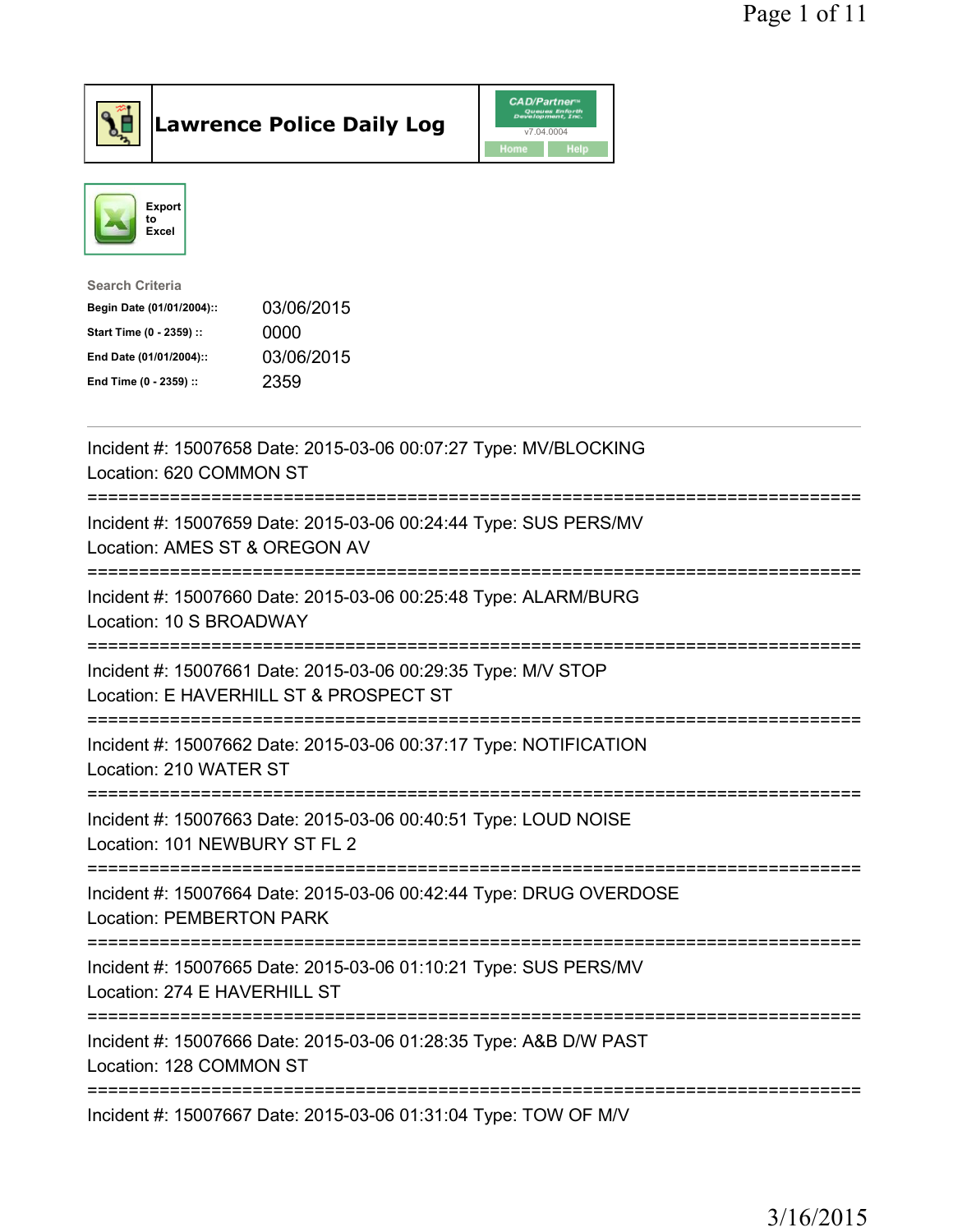Location: CVS PHARMACY / 266 BROADWAY =========================================================================== Incident #: 15007668 Date: 2015-03-06 01:33:24 Type: FIGHT Location: EL CESAR RESTURANT / 99 ESSEX ST =========================================================================== Incident #: 15007669 Date: 2015-03-06 02:09:53 Type: ALARMS Location: HEAD START / 62 PARK ST =========================================================================== Incident #: 15007670 Date: 2015-03-06 02:17:11 Type: SUS PERS/MV Location: 57 JACKSON ST =========================================================================== Incident #: 15007671 Date: 2015-03-06 02:21:41 Type: TOW OF M/V Location: TRESPASS TOW / 7 CAMELLA TEOLI WY =========================================================================== Incident #: 15007672 Date: 2015-03-06 02:26:32 Type: CARJACKING Location: 12 EMMETT ST =========================================================================== Incident #: 15007673 Date: 2015-03-06 02:40:50 Type: ASSSIT AMBULANC Location: 237 ERVING AV FL 1 =========================================================================== Incident #: 15007674 Date: 2015-03-06 03:07:16 Type: ALARMS Location: 163 LAWRENCE ST =========================================================================== Incident #: 15007675 Date: 2015-03-06 05:12:30 Type: LARCENY/MV/PAST Location: 17 DAVIS ST =========================================================================== Incident #: 15007676 Date: 2015-03-06 05:28:39 Type: UNWANTEDGUEST Location: DUNKIN DONUTS / 226 WINTHROP AV =========================================================================== Incident #: 15007677 Date: 2015-03-06 06:30:33 Type: M/V STOP Location: MA REG 472VJ2 / ESSEX ST & LAWRENCE ST =========================================================================== Incident #: 15007678 Date: 2015-03-06 06:55:49 Type: UNWANTEDGUEST Location: 41 MORTON ST #8 =========================================================================== Incident #: 15007679 Date: 2015-03-06 07:12:34 Type: A&B PAST Location: 183 PARKER ST #6 =========================================================================== Incident #: 15007680 Date: 2015-03-06 07:29:44 Type: M/V STOP Location: ESSEX ST & OXFORD ST =========================================================================== Incident #: 15007681 Date: 2015-03-06 07:36:51 Type: M/V STOP Location: AUBURN ST & HAMPSHIRE ST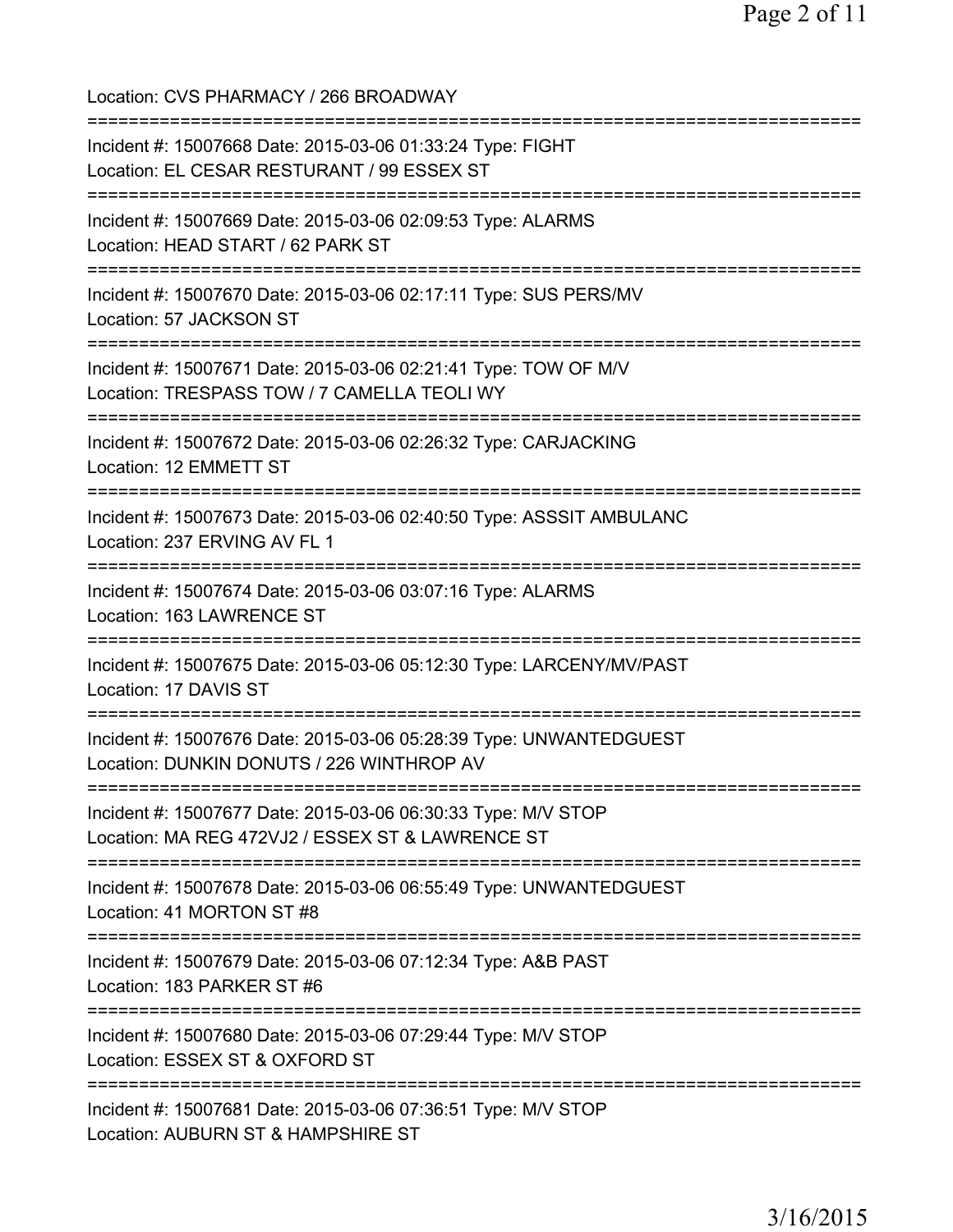| ==========================                                                                                                           |
|--------------------------------------------------------------------------------------------------------------------------------------|
| Incident #: 15007682 Date: 2015-03-06 07:50:20 Type: M/V STOP<br>Location: ARLINGTON ST & TENNEY ST                                  |
| Incident #: 15007683 Date: 2015-03-06 08:19:41 Type: SUS PERS/MV<br>Location: 7 SUMNER AV                                            |
| Incident #: 15007684 Date: 2015-03-06 08:21:24 Type: AUTO ACC/NO PI<br>Location: MARSTON ST & STORROW ST<br>====================     |
| Incident #: 15007685 Date: 2015-03-06 08:23:13 Type: M/V STOP<br>Location: HAMPSHIRE ST & HAVERHILL ST                               |
| Incident #: 15007686 Date: 2015-03-06 08:34:46 Type: TOW OF M/V<br>Location: TRESPASS TOW / 147 HAVERHILL ST                         |
| Incident #: 15007687 Date: 2015-03-06 08:37:05 Type: ALARMS<br>Location: LAWRENCE STAFFING SERVICES / 65 MERRIMACK ST #1             |
| Incident #: 15007688 Date: 2015-03-06 08:45:11 Type: ALARMS<br>Location: SANTANA RESIDENCE / 69 STEARNS AV<br>====================== |
| Incident #: 15007689 Date: 2015-03-06 08:47:05 Type: HIT & RUN M/V<br>Location: HOWARD ST & PLATT ST                                 |
| Incident #: 15007690 Date: 2015-03-06 08:54:37 Type: THREATS<br>Location: MELROSE ST & WATER ST                                      |
| Incident #: 15007691 Date: 2015-03-06 09:06:55 Type: DOMESTIC/PAST<br>Location: 22 BIRCH ST #1 REAR                                  |
| Incident #: 15007692 Date: 2015-03-06 09:09:58 Type: TRESPASSING<br>Location: 45 BROADWAY                                            |
| Incident #: 15007693 Date: 2015-03-06 09:11:11 Type: NOTIFICATION<br>Location: 50 ISLAND ST #511                                     |
| Incident #: 15007694 Date: 2015-03-06 09:15:39 Type: ALARM/BURG<br>Location: JADE GARDEN / 368 BROADWAY                              |
| Incident #: 15007695 Date: 2015-03-06 09:18:56 Type: INVEST CONT<br>Location: 90 LOWELL ST                                           |
|                                                                                                                                      |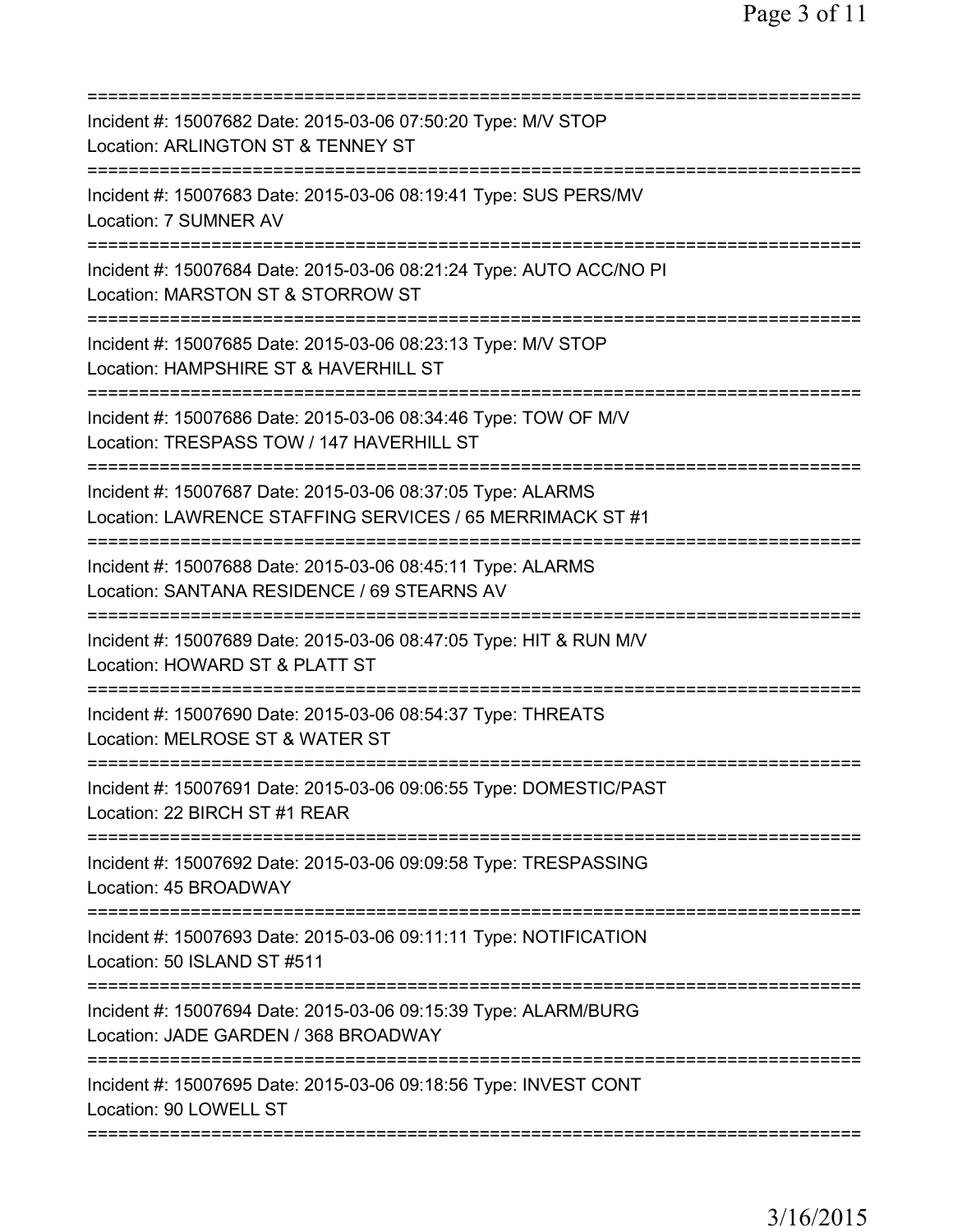| Incident #: 15007696 Date: 2015-03-06 09:25:50 Type: SUS PERS/MV<br>Location: 34 WACHUSETTS AV                                 |
|--------------------------------------------------------------------------------------------------------------------------------|
| Incident #: 15007697 Date: 2015-03-06 09:30:28 Type: 209A/SERVE<br>Location: 107 ANDOVER ST                                    |
| Incident #: 15007698 Date: 2015-03-06 09:44:41 Type: DISTURBANCE<br>Location: 360 MERRIMACK ST                                 |
| Incident #: 15007699 Date: 2015-03-06 09:52:04 Type: TOW OF M/V<br>Location: 390 ESSEX ST                                      |
| Incident #: 15007700 Date: 2015-03-06 10:04:53 Type: AUTO ACC/NO PI<br>Location: BODWELL ST & HANCOCK ST                       |
| ============================<br>Incident #: 15007701 Date: 2015-03-06 10:05:03 Type: LIC PLATE STO<br>Location: 3 BALLARD WY   |
| ==================================<br>Incident #: 15007702 Date: 2015-03-06 10:14:25 Type: ALARM/BURG<br>Location: 46 STATE ST |
| Incident #: 15007704 Date: 2015-03-06 10:17:56 Type: HIT & RUN M/V<br>Location: 2 FOWLER ST                                    |
| Incident #: 15007703 Date: 2015-03-06 10:18:19 Type: AUTO ACC/NO PI<br>Location: 12 HANCOCK ST                                 |
| Incident #: 15007705 Date: 2015-03-06 10:27:00 Type: SUS PERS/MV<br>Location: 478 RIVERSIDE DR                                 |
| Incident #: 15007706 Date: 2015-03-06 10:31:22 Type: ALARM/BURG<br>Location: 25 PEARL ST                                       |
| Incident #: 15007707 Date: 2015-03-06 10:51:02 Type: M/V STOP<br>Location: 198 S BROADWAY                                      |
| Incident #: 15007708 Date: 2015-03-06 11:15:00 Type: SUS PERS/MV<br>Location: SAL'S RESTURANT / 354 MERRIMACK ST               |
| Incident #: 15007709 Date: 2015-03-06 12:18:59 Type: SUS PERS/MV<br>Location: BROADWAY LIQUORS / 434 BROADWAY                  |
| Incident #: 15007710 Date: 2015-03-06 12:21:07 Type: GENERAL SERV                                                              |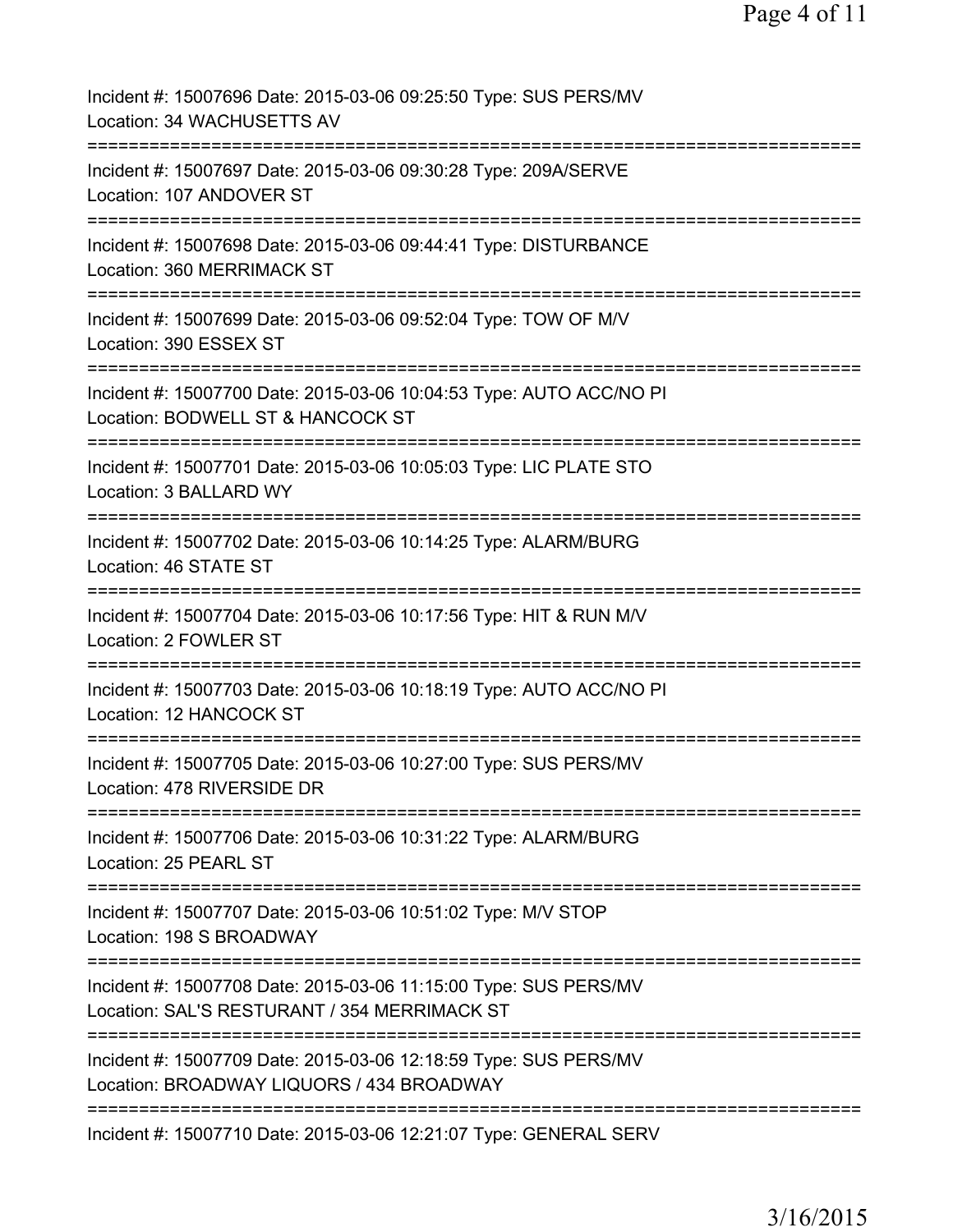| Location: 105 SHAWSHEEN RD<br>===============================                                                                                         |
|-------------------------------------------------------------------------------------------------------------------------------------------------------|
| Incident #: 15007711 Date: 2015-03-06 12:34:13 Type: KEEP PEACE<br>Location: 50 ISLAND ST                                                             |
| Incident #: 15007712 Date: 2015-03-06 12:40:49 Type: M/V STOP<br>Location: CARVER ST & SALEM ST<br>=========================                          |
| Incident #: 15007713 Date: 2015-03-06 12:55:46 Type: TRESPASSING<br>Location: 476 RIVERSIDE DR<br>========================                            |
| Incident #: 15007714 Date: 2015-03-06 13:12:08 Type: GENERAL SERV<br>Location: 181 FARNHAM ST                                                         |
| Incident #: 15007715 Date: 2015-03-06 13:18:04 Type: ALARM/BURG<br>Location: 7 WOOD LN                                                                |
| Incident #: 15007716 Date: 2015-03-06 13:23:42 Type: ALARM/HOLD<br>Location: SOCIAL SECURITY / 439 S UNION ST                                         |
| Incident #: 15007717 Date: 2015-03-06 13:29:36 Type: SUS PERS/MV<br>Location: 94 HANCOCK ST                                                           |
| Incident #: 15007718 Date: 2015-03-06 13:32:01 Type: HIT & RUN M/V<br>Location: BANK OF AMERICA / 67 WINTHROP AV                                      |
| ====================================<br>Incident #: 15007719 Date: 2015-03-06 13:45:40 Type: DISTURBANCE<br>Location: 25 BEACONSFIELD ST              |
| ======================================<br>================<br>Incident #: 15007720 Date: 2015-03-06 13:51:17 Type: TEST QED<br>Location: 90 LOWELL ST |
| Incident #: 15007722 Date: 2015-03-06 14:05:25 Type: STOL/MV/PAS<br>Location: 165 MARGIN ST                                                           |
| ;=================================<br>Incident #: 15007721 Date: 2015-03-06 14:05:29 Type: RECOV/STOL/MV<br>Location: 30 MYRTLE CT                    |
| Incident #: 15007723 Date: 2015-03-06 14:16:30 Type: SUS PERS/MV<br>Location: SLE SCHOOL / 165 S UNION ST                                             |
| Incident #: 15007724 Date: 2015-03-06 14:40:58 Type: TOW OF M/V<br>Location: HAVERHILL ST & NEWBURY ST                                                |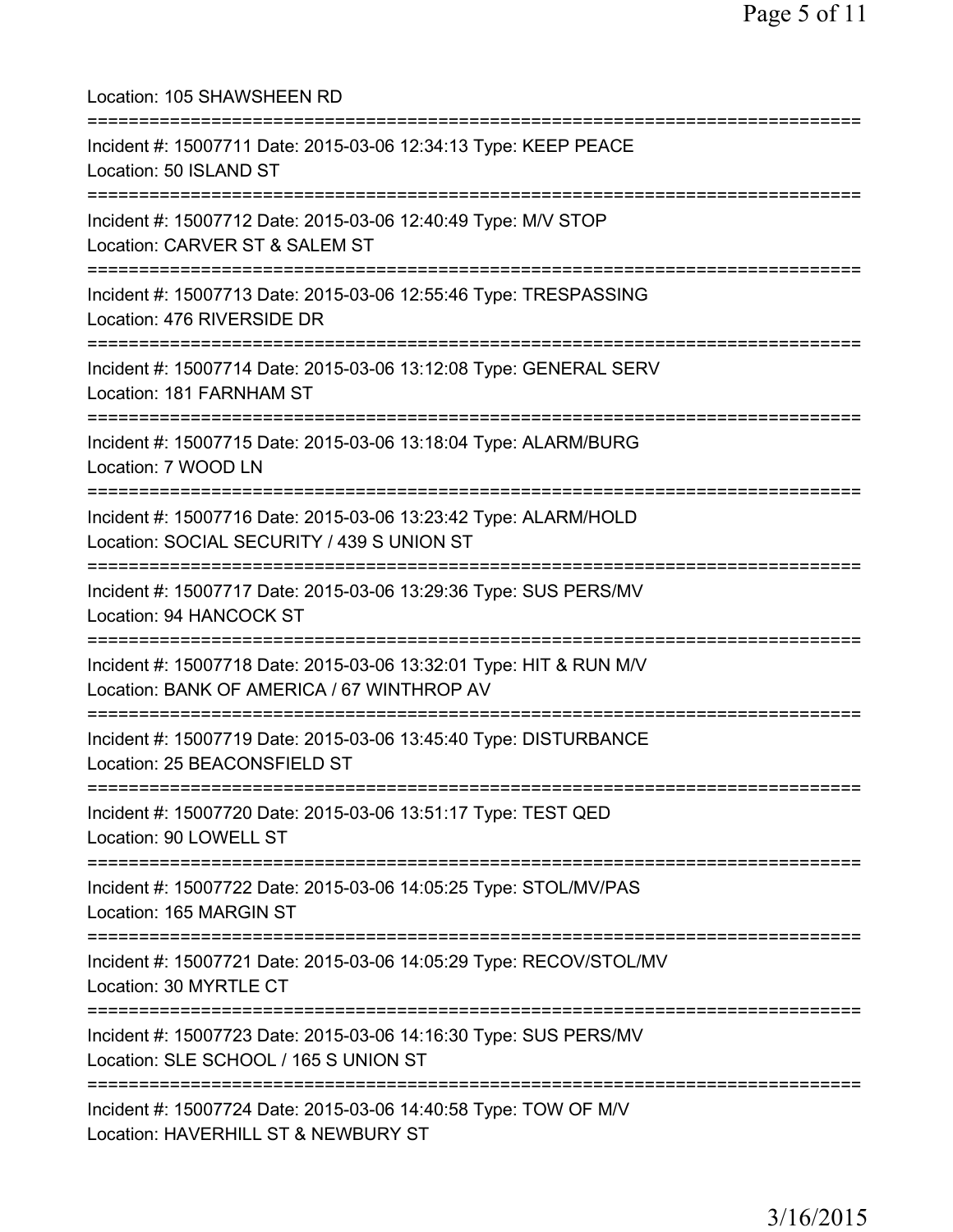| Incident #: 15007725 Date: 2015-03-06 14:51:37 Type: DISTURBANCE<br>Location: 61 BRADFORD ST #1                              |
|------------------------------------------------------------------------------------------------------------------------------|
| Incident #: 15007726 Date: 2015-03-06 15:30:06 Type: UNWANTEDGUEST<br>Location: 41 MORTON ST                                 |
| Incident #: 15007727 Date: 2015-03-06 15:30:24 Type: UNWANTEDGUEST<br>Location: 379 HAVERHILL ST #3<br>===================== |
| Incident #: 15007728 Date: 2015-03-06 15:31:46 Type: ALARM/BURG<br>Location: 69 STEARNS AV                                   |
| Incident #: 15007729 Date: 2015-03-06 15:34:45 Type: HIT & RUN M/V<br>Location: 95 E HAVERHILL ST                            |
| Incident #: 15007730 Date: 2015-03-06 15:37:59 Type: DISABLED MV<br>Location: 93 PHILLIPS ST                                 |
| Incident #: 15007731 Date: 2015-03-06 16:01:46 Type: DRUG VIO<br>Location: 55 MANN ST                                        |
| Incident #: 15007732 Date: 2015-03-06 16:15:48 Type: LARCENY/PAST<br>Location: LAWRENCE PUBLIC LIBRARY / 51 LAWRENCE ST      |
| Incident #: 15007733 Date: 2015-03-06 16:55:14 Type: 911 HANG UP<br>Location: 329 BROADWAY FL 1ST                            |
| Incident #: 15007734 Date: 2015-03-06 17:09:55 Type: ALARM/BURG<br>Location: 80 SALEM ST                                     |
| Incident #: 15007735 Date: 2015-03-06 17:25:46 Type: ALARM/BURG<br>Location: 65 MERRIMACK ST #UNIT 1                         |
| Incident #: 15007736 Date: 2015-03-06 17:27:06 Type: ALARM/BURG<br>Location: 65 PARK ST                                      |
| ============================<br>Incident #: 15007737 Date: 2015-03-06 17:30:33 Type: FRAUD<br>Location: 85 THORNTON ST       |
| Incident #: 15007738 Date: 2015-03-06 17:32:59 Type: NOISE ORD<br>Location: 141 AMESBURY ST #508                             |
|                                                                                                                              |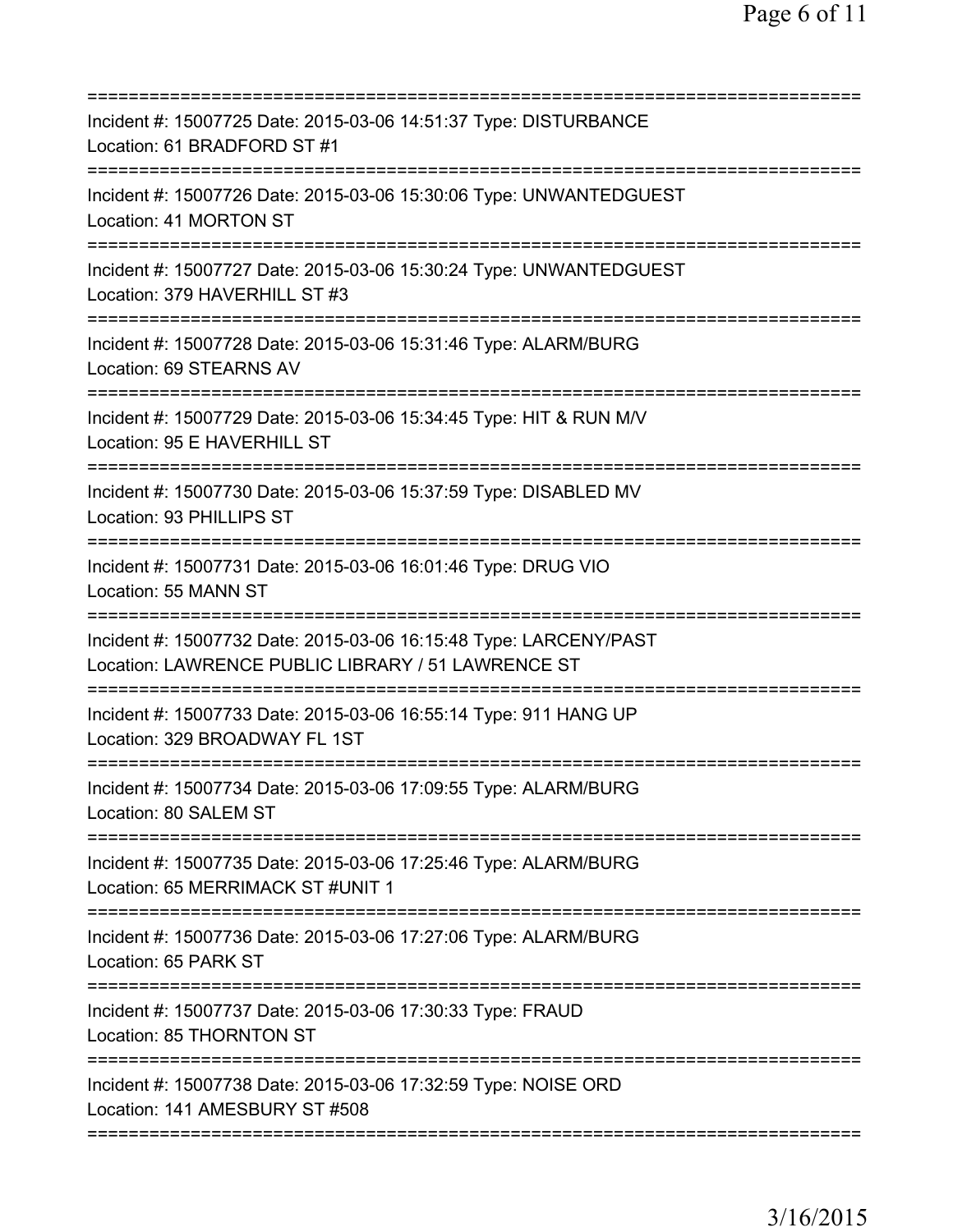| Incident #: 15007739 Date: 2015-03-06 17:46:00 Type: M/V STOP<br>Location: DORCHESTER ST & WINTHROP AV                                           |
|--------------------------------------------------------------------------------------------------------------------------------------------------|
| Incident #: 15007740 Date: 2015-03-06 17:46:41 Type: SELECTIVE ENF<br>Location: BROADWAY & LOWELL ST                                             |
| Incident #: 15007741 Date: 2015-03-06 18:02:01 Type: M/V STOP<br>Location: HAMPSHIRE ST & HAVERHILL ST                                           |
| Incident #: 15007742 Date: 2015-03-06 18:04:08 Type: ALARM/BURG<br>Location: 4TH FLOOR - YMCA ADMIN OFFICE / 101 AMESBURY ST FL 4                |
| Incident #: 15007743 Date: 2015-03-06 18:06:15 Type: WARRANT SERVE<br>Location: 63 NEWTON ST<br>================================                 |
| Incident #: 15007744 Date: 2015-03-06 18:23:18 Type: AUTO ACC/NO PI<br>Location: ROYAL ST & SMITH ST<br>:==========                              |
| Incident #: 15007746 Date: 2015-03-06 18:30:44 Type: HIT & RUN PED<br>Location: 298 LAWRENCE ST<br>:================================             |
| Incident #: 15007745 Date: 2015-03-06 18:30:59 Type: MAL DAMAGE<br>Location: AMESBURY ST & CANAL ST                                              |
| Incident #: 15007747 Date: 2015-03-06 18:36:58 Type: SUICIDE ATTEMPT<br>Location: 555 S UNION ST                                                 |
| Incident #: 15007748 Date: 2015-03-06 18:38:30 Type: AUTO ACC/NO PI<br>Location: PARK ST & WILLOW ST                                             |
| Incident #: 15007749 Date: 2015-03-06 18:47:09 Type: AUTO ACC/NO PI<br>Location: FERRY ST & MARSTON ST                                           |
| Incident #: 15007750 Date: 2015-03-06 18:50:35 Type: M/V STOP<br>Location: BROADWAY & LOWELL ST                                                  |
| Incident #: 15007751 Date: 2015-03-06 18:51:44 Type: M/V STOP<br>Location: BROADWAY & LOWELL ST<br>=============<br>============================ |
| =========================<br>Incident #: 15007752 Date: 2015-03-06 18:52:33 Type: M/V STOP<br>Location: BROADWAY & LOWELL ST                     |
| :=============<br>==========<br>Incident #: 15007753 Date: 2015-03-06 18:53:10 Type: M/V STOP                                                    |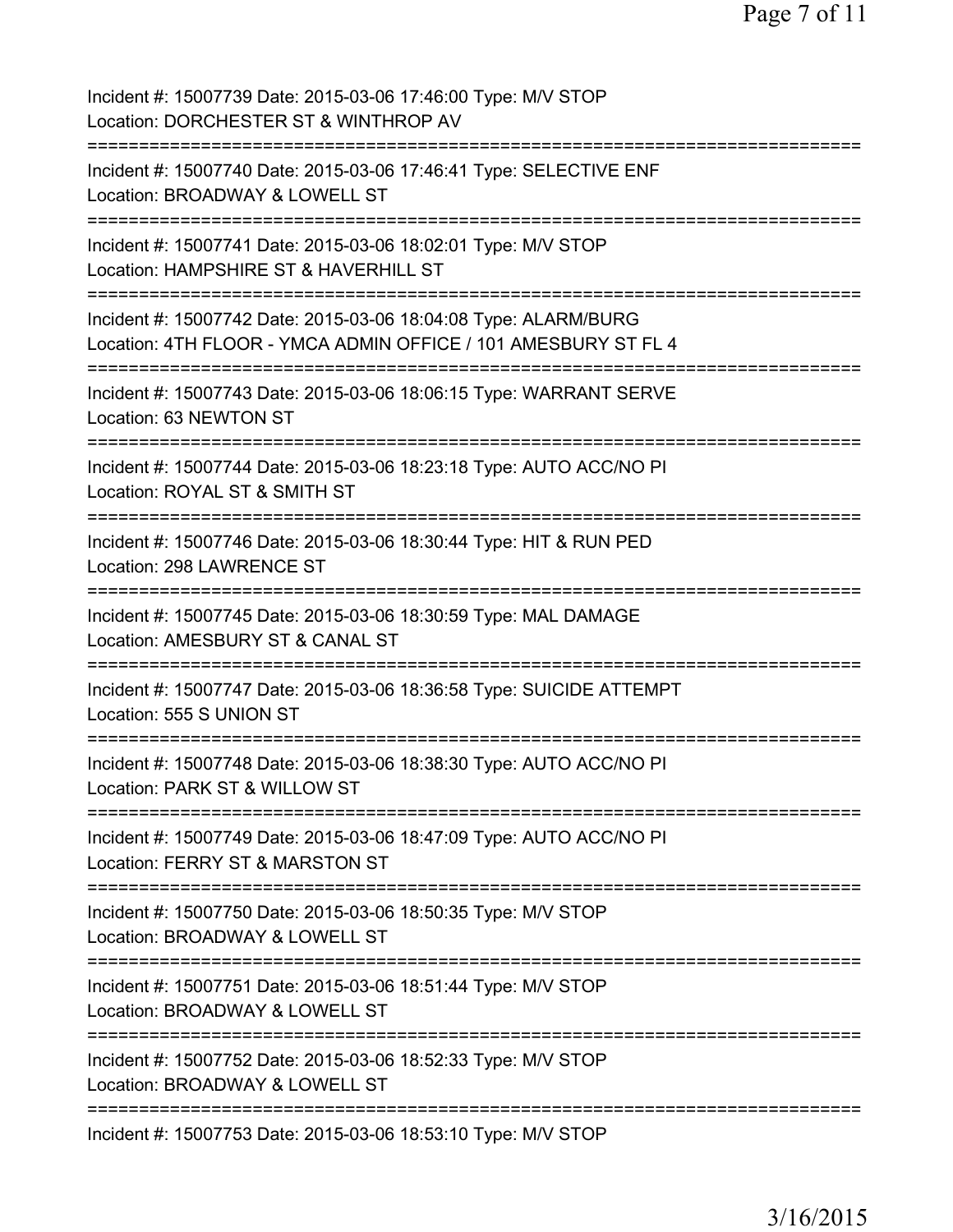| Location: BROADWAY & LOWELL ST<br>=========================                                                                               |
|-------------------------------------------------------------------------------------------------------------------------------------------|
| Incident #: 15007754 Date: 2015-03-06 18:54:18 Type: M/V STOP<br>Location: BROADWAY & LOWELL ST<br>============================           |
| Incident #: 15007755 Date: 2015-03-06 18:56:24 Type: M/V STOP<br>Location: BROADWAY & LOWELL ST                                           |
| Incident #: 15007756 Date: 2015-03-06 18:58:32 Type: M/V STOP<br>Location: BROADWAY & LOWELL ST                                           |
| :=====================<br>Incident #: 15007757 Date: 2015-03-06 19:01:20 Type: M/V STOP<br>Location: BROADWAY & LOWELL ST                 |
| :=====================<br>Incident #: 15007758 Date: 2015-03-06 19:02:43 Type: M/V STOP<br>Location: BROADWAY & LOWELL ST                 |
| ============================<br>Incident #: 15007759 Date: 2015-03-06 19:04:22 Type: M/V STOP<br>Location: BROADWAY & LOWELL ST           |
| Incident #: 15007760 Date: 2015-03-06 19:05:18 Type: M/V STOP<br>Location: BROADWAY & LOWELL ST<br>============================           |
| Incident #: 15007762 Date: 2015-03-06 19:06:58 Type: DISTURBANCE<br>Location: 113 OXFORD ST FL 2                                          |
| ===============================<br>Incident #: 15007761 Date: 2015-03-06 19:07:00 Type: M/V STOP<br>Location: BROADWAY & LOWELL ST        |
| ====================================<br>Incident #: 15007763 Date: 2015-03-06 19:10:45 Type: DISORDERLY<br>Location: LAWRENCE ST & OAK ST |
| Incident #: 15007764 Date: 2015-03-06 19:25:51 Type: HIT & RUN M/V<br>Location: HAVERHILL ST & OXFORD ST                                  |
| Incident #: 15007765 Date: 2015-03-06 19:34:37 Type: M/V STOP<br>Location: 610 ANDOVER ST                                                 |
| Incident #: 15007766 Date: 2015-03-06 19:45:49 Type: M/V STOP<br>Location: 610 ANDOVER ST                                                 |
| Incident #: 15007767 Date: 2015-03-06 19:50:42 Type: M/V STOP<br>Location: HAVERHILL ST & WEST ST                                         |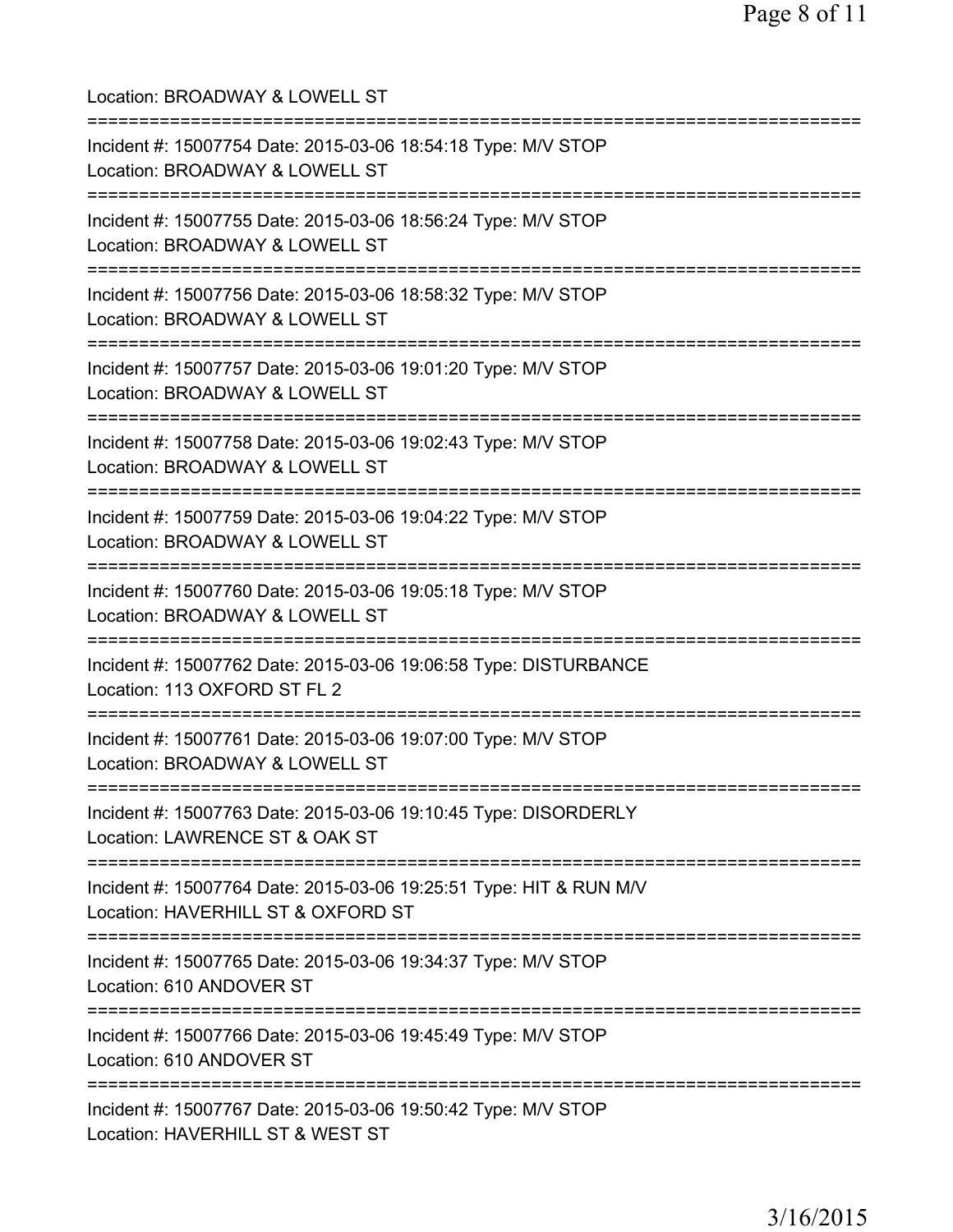| Incident #: 15007768 Date: 2015-03-06 20:08:57 Type: ALARM/BURG<br>Location: HEADSTART / 62 PARK ST                             |
|---------------------------------------------------------------------------------------------------------------------------------|
| Incident #: 15007769 Date: 2015-03-06 20:23:44 Type: ALARM/BURG<br>Location: SANTANA RESIDENCE / 69 STEARNS AV                  |
| Incident #: 15007770 Date: 2015-03-06 20:25:31 Type: KEEP PEACE<br>Location: BAILEY ST & PHILLIPS ST<br>======================= |
| Incident #: 15007771 Date: 2015-03-06 20:35:29 Type: ALARM/BURG<br>Location: PEOPLES UNITED BANK / 10 S BROADWAY                |
| Incident #: 15007772 Date: 2015-03-06 20:42:31 Type: CK WELL BEING<br>Location: 345 HAVERHILL ST #1E                            |
| .========================<br>Incident #: 15007773 Date: 2015-03-06 20:53:12 Type: M/V STOP<br>Location: BROADWAY & LOWELL ST    |
| Incident #: 15007774 Date: 2015-03-06 20:57:54 Type: M/V STOP<br><b>Location: CENTRAL BRIDGE</b>                                |
| Incident #: 15007775 Date: 2015-03-06 21:04:04 Type: HIT & RUN M/V<br>Location: HAVERHILL ST & NEWBURY ST                       |
| Incident #: 15007776 Date: 2015-03-06 21:23:07 Type: DOMESTIC/PROG<br>Location: 157 NEWBURY ST                                  |
| Incident #: 15007777 Date: 2015-03-06 21:31:33 Type: 209A/SERVE<br>Location: 76 YOUNG AV                                        |
| Incident #: 15007778 Date: 2015-03-06 21:47:26 Type: LOUD NOISE<br>Location: 15 FALMOUTH ST FL 2ND                              |
| Incident #: 15007779 Date: 2015-03-06 21:57:52 Type: COURT DOC SERVE<br>Location: 31 PLATT ST<br>:=========================     |
| Incident #: 15007780 Date: 2015-03-06 21:59:28 Type: M/V STOP<br>Location: COMMON ST & JACKSON ST                               |
| Incident #: 15007781 Date: 2015-03-06 22:06:34 Type: M/V STOP<br>Location: AMESBURY ST & ESSEX ST                               |
|                                                                                                                                 |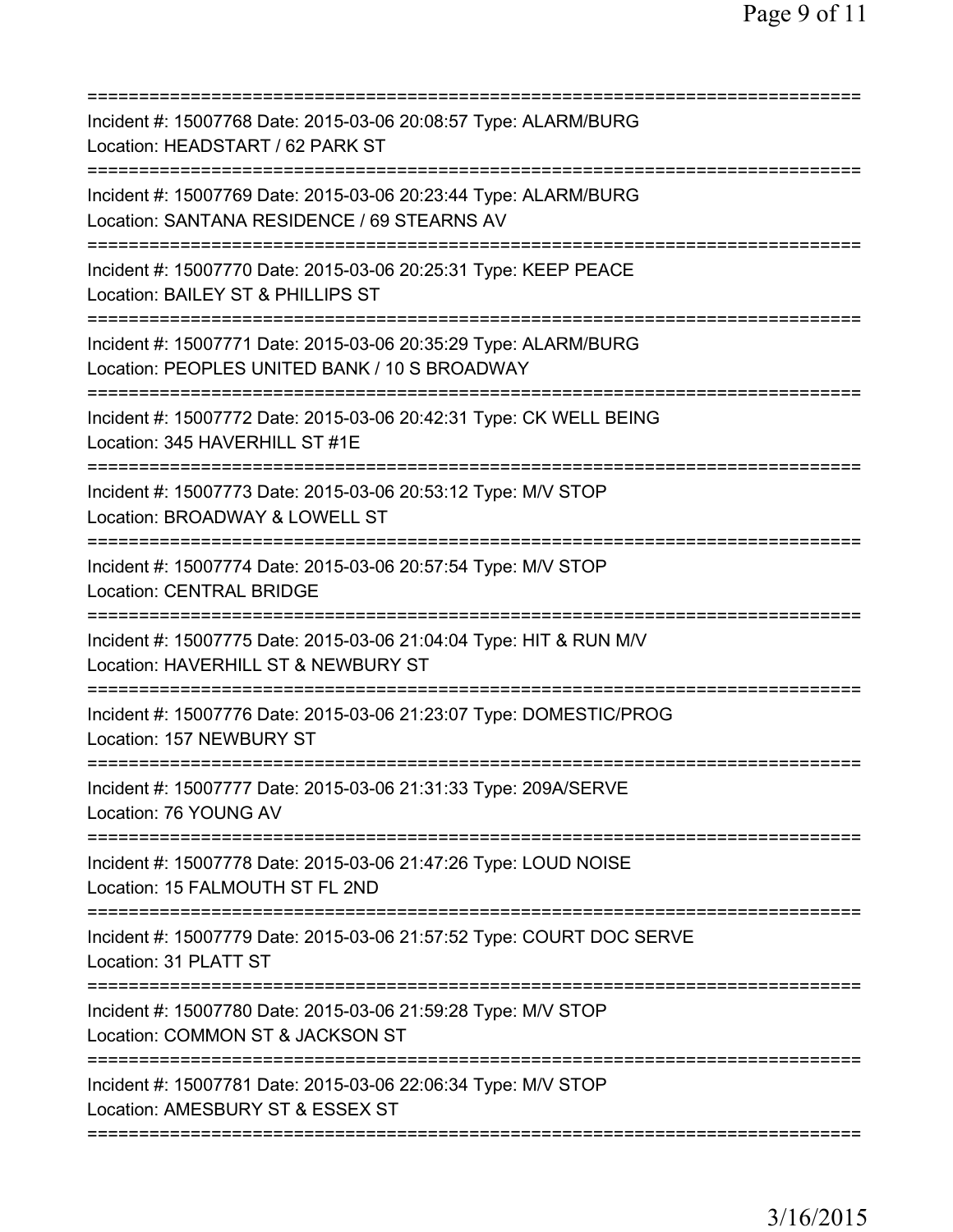| Incident #: 15007782 Date: 2015-03-06 22:17:33 Type: ASSSIT OTHER PD<br>Location: 15 FOREST ST                                  |
|---------------------------------------------------------------------------------------------------------------------------------|
| Incident #: 15007783 Date: 2015-03-06 22:22:45 Type: COURT DOC SERVE<br>Location: 1 CAULKINS CT                                 |
| Incident #: 15007784 Date: 2015-03-06 22:25:07 Type: ALARM/BURG<br>Location: PENSKE TRUCK / 650 S UNION ST                      |
| Incident #: 15007785 Date: 2015-03-06 23:09:04 Type: SUS PERS/MV<br>Location: 202 LAWRENCE ST                                   |
| Incident #: 15007786 Date: 2015-03-06 23:10:00 Type: MISSING PERS<br>Location: LAWRENCE HIGH SCHOOL / 70 N PARISH RD            |
| Incident #: 15007787 Date: 2015-03-06 23:12:15 Type: AUTO ACC/UNK PI<br>Location: 851 ESSEX ST                                  |
| Incident #: 15007788 Date: 2015-03-06 23:19:38 Type: M/V STOP<br>Location: MARKET ST & OSGOOD ST                                |
| Incident #: 15007789 Date: 2015-03-06 23:39:41 Type: M/V STOP<br>Location: APPLETON ST & METHUEN ST<br>======================== |
| Incident #: 15007790 Date: 2015-03-06 23:44:19 Type: M/V STOP<br>Location: LAWRENCE ST & OAK ST                                 |
| Incident #: 15007791 Date: 2015-03-06 23:47:56 Type: MISSING PERS<br>Location: 112 MARSTON ST #104                              |
| Incident #: 15007792 Date: 2015-03-06 23:53:16 Type: M/V STOP<br>Location: ESSEX ST & JACKSON ST                                |
| Incident #: 15007793 Date: 2015-03-06 23:56:55 Type: UNWANTEDGUEST<br>Location: CROWN FRIED CHICKEN / 205 BROADWAY              |

408 record(s)

{ call presslog("2015-03-06","0000","2015-03-06","2359") } Total records found: 408 These results were produced by the following query: